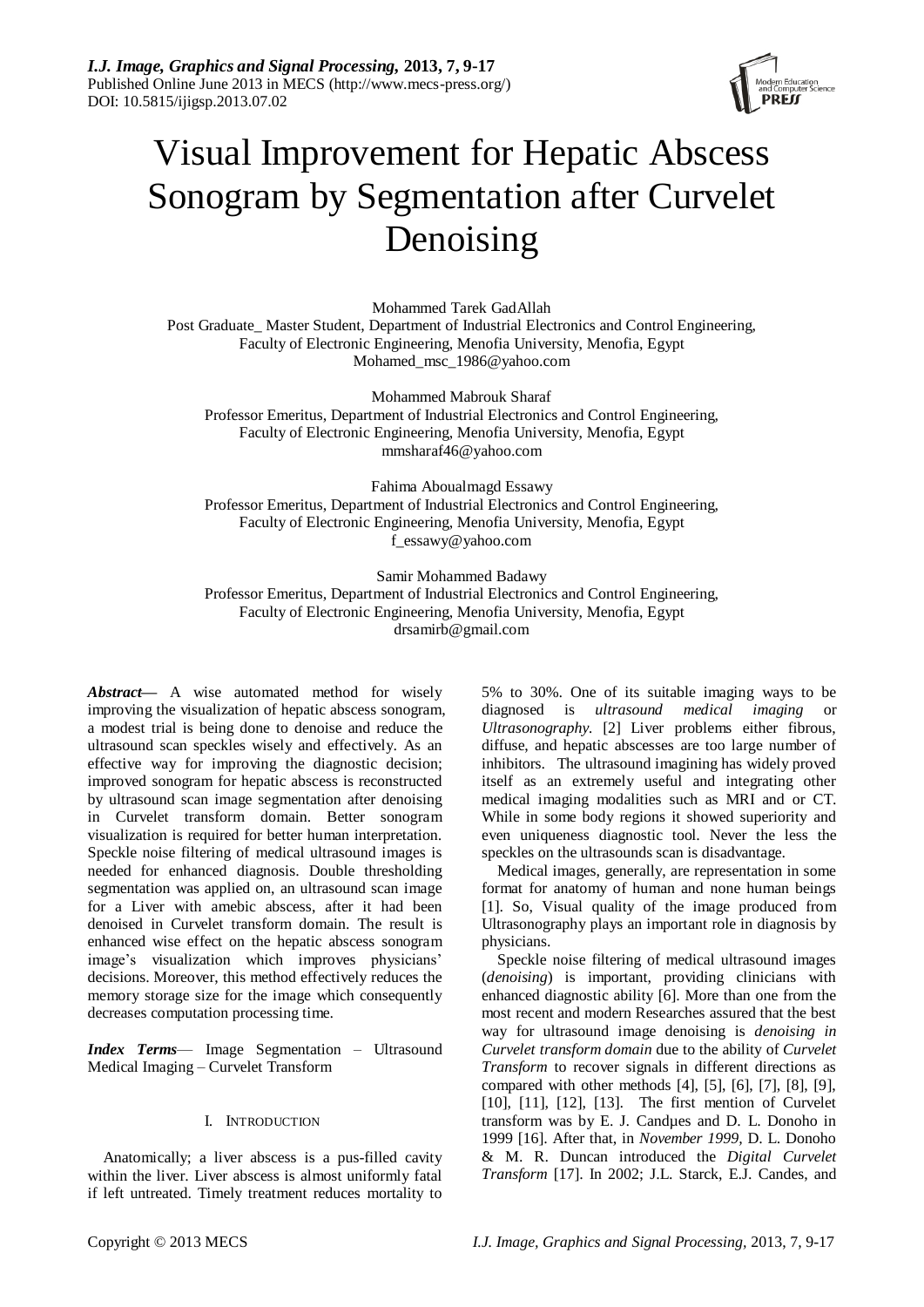D.L. Donoho published: "The Curvelet Transform for Image denoising" [13].

Image Segmentation after image denoising in Curvelet transform domain is an effective way for extracting the important regions needed for better visualization, detection, and feature extraction, thus better diagnosis. Segmentation refers to the operation of partitioning an image into component parts, or into separate objects, and there is more than one approach for image segmentation [14].

In this paper, double thresholding is used for image segmentation after denoising in Curvelet transform domain, was applied on an ultrasound scan image of Amebic liver abscess [19]. An amoebic liver abscess is a type of Hepatic abscess [3]. This had been repeated for 15 times for better evaluation of the applied procedure on detecting the liver abscess. The result is enhanced segmented visualized image instead of segmentation without denoising in Curvelet transform domain.

Concluding that; double thresholding segmentation after denoising in Curvelet transform domain has enhanced wise effect on the visualization quality for hepatic abscess scan Images, resulting in better physician's diagnostic decisions. Also, the procedure was applied on another normal fetal heart scan image example with different limits for double thresholding segmentation assuring that; Generalization for our study is already possible for not only Ultrasonography, but also for all biomedical images, as an enhanced segmentation way for better visualization, detection, and feature extraction, thus better diagnosis. Moreover, this method could be considered as enhanced compression algorithm; where each pixel (zero or one) could be stored in one binary bit, which effectively reduces the memory storage size and processing time.

The paper has organized as section I introduction, section II explained the methods been applied in this paper, section III is the materials used including the images and Curvelet toolbox, section IV displaying the numerical and graphical results, section V is a discussion on the results and how can it be generalized for all Ultrasonography images, section VI is the conclusion for the paper, and finally the references.

# II. METHODS

An ultrasound scan of a liver with abscess [19] was taken and cut to be appropriate for Curvelet transform domain. [See Fig.1-Materials] *After that,* the following processing procedure was applied, resulting in a two figures with 4 images for each. [See Fig.4  $\&$  Fig.5 -Results]

# *A. Applied processing procedure:*

Firstly, the Ridgelet and Curvelet first generation toolbox [15] is used for First- noising the hepatic abscess image by a determined Snr (Signal to noise ratio), this procedure can be considered as a simulation for the speckle noise that often come with all ultrasound scan images, Second- denoising in Curvelet transform domain, and calculation of the PSNR (Peak Signal to Noise Ratio) for each denoised image. For one image the result is three images Original, Noisy, and Curvelet Reconstructed.

Secondly, we applied Double thresholding segmentation for the last three images; producing a six images, 3 before segmentation and 3 after segmentation, all displayed in two figures. The two reconstructed images repeated in the two figures for visual comparison, producing four images for every one figure [For Example See Fig.4 & Fig.5 -Results]

Thirdly, a numerical comparison among the original images and the Curvelet denoised images was done by MSE (Mean Square Error), RMSE (Root Mean Square of Error). Also, we compared among the results PSNR (Peak Signal to Noise Ratio) for the reconstructed Curvelet image and the Snr (Signal to noise ratio) for the noisy image to show the effect of this denoising procedure. Moreover, we calculated the MSE and RMSE between the original images and the noisy images before denoising in Curvelet domain.

We had repeated this procedure for 15 times, for 15 different values for Snr producing 15 different graphical and numerical results. After finishing, we calculated the average for all the 15 readings PSNR, MSE, and RMSE producing the final results table [See Table I -Results] for numerical results. After that, we Plotted Results in graphical curves [See Fig.3 -Results].

For generalization purpose, an ultrasound scan of a Normal Fetal Heart [20] was taken and cut to be appropriate for Curvelet transform domain. After that; we applied the same procedure on it, where;  $Snr = 15$  in the noising procedure, but, with different double thresholding limits for segmentation, producing a two figures [See Fig.8 & Fig.9 -Results]. we can obviously see that the reconstructed image has more visual quality and more clearance and purity than the ultrasound scan image taking us near the original fetal heart image itself, thus; this assure the enhanced and advanced performance of the CVT denoising for the image correction and denoising, moreover after segmentation the reconstructed image already has better visual quality and purity than the segmented original image. This assures the power of the applied procedure in noise reduction and visual quality enhancement; moreover feature extraction, not only for the hepatic abscess scans, but also, for all ultrasound medical images.

# *B. Curvelet Transform Domain*

The Curvelets idea is to represent a curve as a superposition of functions of various lengths and widths obeying the scaling law width  $\approx$  length2 [8]. More than one from the recent researches assures that image denoising in Curvelet Transform domain is the best denoising due to the ability of Curvelet to recover signals in different directions [4], [5], [6], [7], [8], [9], [10], [11], [12], [13].

Curvelet transforms give close and improved delineation to edges [18], its construction based on three essential ideas [16]: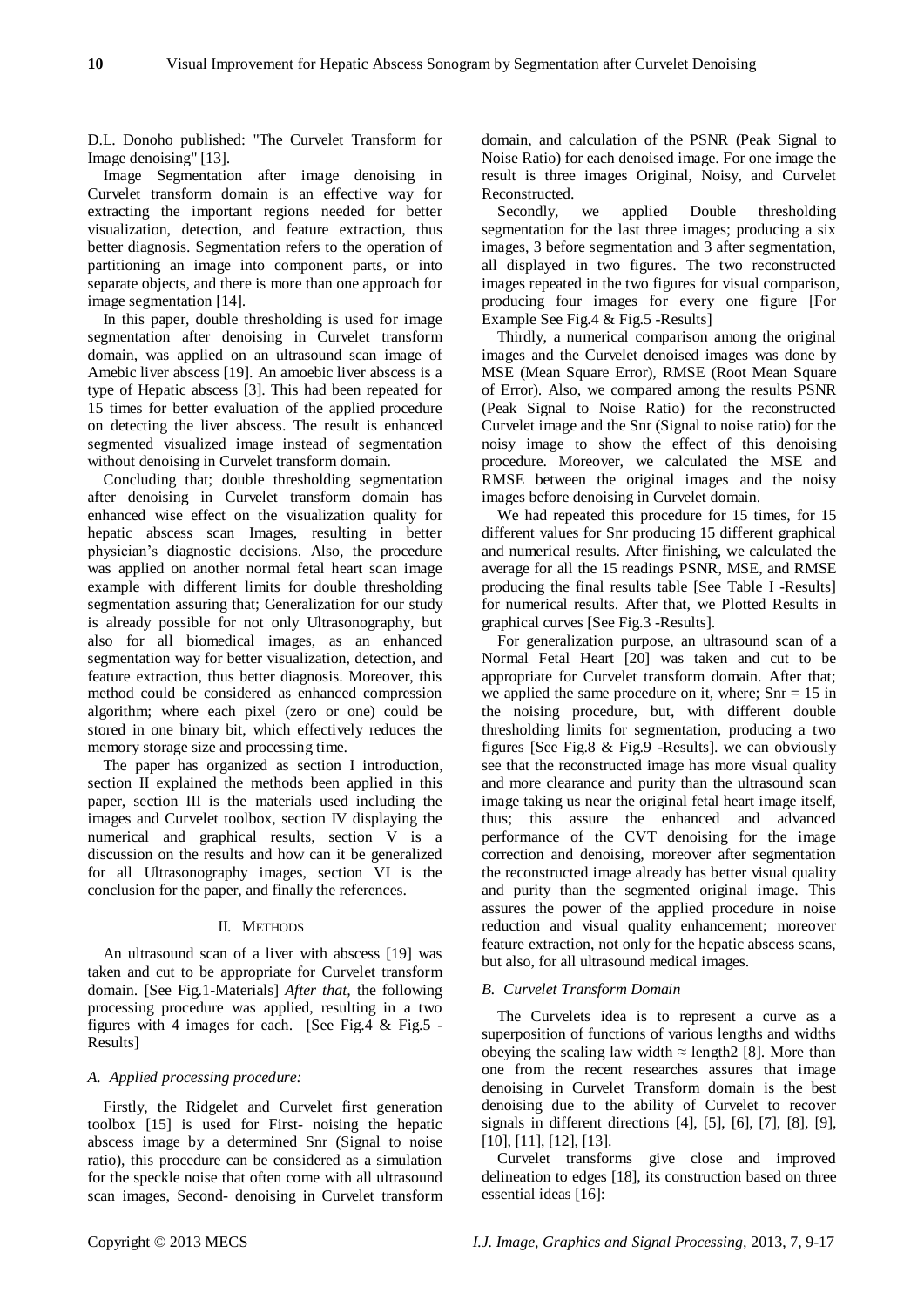- 1. Ridgelets; a method of analysis suitable for objects with discontinuities across straight lines.
- 2. Multiscale Ridgelets, a pyramid of windowed Ridgelets, renormalized and transported to a wide range of scales and locations.
- 3. Bandpass Filtering, a method of separating an object out into a series of disjoint scales.

#### *C. Image Segmentation*

There is more than one way for Image Segmentation. Thresholding is a vital part of image segmentation, where we wish to isolate objects from the background. Here we use one important type of image thresholding called " double thresholding ", simply we choose from our image two appropriate pixel values L and U, where L is the lower limit of thresholding and U is the upper limit of thresholding, and apply the double thresholding operation, after that our grayscale image is turned into a binary (black and white) image, white for all pixels lies in-between the two limits value L, U, and black for all the others. For the Phantom images we worked on.

## *D. Performance evaluation*

In our study, we had evaluated the performance for all the 15 results by three important famous statistical values:

## *a) MSE*

Is the mean square of error Calculated from (1), *Where*, m= number of rows in the image,  $n =$  number of columns, O is the original image pixel values matrix, R is the reconstructed image pixel values matrix, and finally (i,j) are the x, y coordinates for every pixel in each image.

each image.  
\n
$$
MSE = \frac{1}{m \times n} \sum_{i=1}^{m} \sum_{j=1}^{n} [[O(i, j) - R(i, j)]]^{2}
$$
\n(1)

We had programmed this equation on MATLAB and implemented it for all results. Also, we calculated the MSE between the original image O and the noisy one N for all results to obtain an obvious view for the effect of the Curvelet denoising, all results can obviously be shown in Fig. 3/subplot-2 & Table-I (Mentioned in the results section IV).

## *b) RMSE*

It is the root mean square error simply it is the square root of MSE calculated from (1), we had calculated it for all results. Also, we calculated the RMSE between the original image O and the noisy one N for all results to obtain an obvious view for the effect of the Curvelet denoising; all results can obviously be shown in Fig. 3/subplot-3 & Table-I (Mentioned in the results section IV).

#### *c) PSNR*

It is the peak signal to noise ratio calculated automatically by the Curvelet toolbox software. PSNR can be represented in (2), where; N is the Noisy image pixel values matrix, R is the reconstructed image pixel

values matrix, MAX is the maximum pixel value in image N [here;  $MAX = 255$ ], MSE here is the mean square error in between the noisy image N and the reconstructed one R.

$$
PSNR = 10\log(\frac{MAX^{2}^{N}}{MSE_{N\&R}})
$$
\n(2)

PSNR had been calculated for all results, all results can obviously be shown in Fig. 3/subplot-1 & Table-I (Mentioned in the results section IV).

#### III. MATERIALS

#### *A. Images*

We worked on two images in our study as follow:

- The first one is our main study on hepatic abscess in the ultrasound scans' images of Liver, produced by taking an ultrasound scan of a liver with abscess [19] and cutting to be appropriate for Curvelet transform domain [See Fig.1].
- The second is ultrasound scan image produced by taking an ultrasound scan of a Normal Fetal Heart [20] and cutting to be appropriate for Curvelet transform domain [See Fig.2].

$$
\frac{1}{\sqrt{2}}\left|\frac{1}{\sqrt{2}}\right|\left|\frac{1}{\sqrt{2}}\right|\left|\frac{1}{\sqrt{2}}\right|\left|\frac{1}{\sqrt{2}}\right|\left|\frac{1}{\sqrt{2}}\right|\left|\frac{1}{\sqrt{2}}\right|\left|\frac{1}{\sqrt{2}}\right|\left|\frac{1}{\sqrt{2}}\right|\left|\frac{1}{\sqrt{2}}\right|\left|\frac{1}{\sqrt{2}}\right|\left|\frac{1}{\sqrt{2}}\right|\left|\frac{1}{\sqrt{2}}\right|\left|\frac{1}{\sqrt{2}}\right|\left|\frac{1}{\sqrt{2}}\right|\left|\frac{1}{\sqrt{2}}\right|\left|\frac{1}{\sqrt{2}}\right|\left|\frac{1}{\sqrt{2}}\right|\left|\frac{1}{\sqrt{2}}\right|\left|\frac{1}{\sqrt{2}}\right|\left|\frac{1}{\sqrt{2}}\right|\left|\frac{1}{\sqrt{2}}\right|\left|\frac{1}{\sqrt{2}}\right|\left|\frac{1}{\sqrt{2}}\right|\left|\frac{1}{\sqrt{2}}\right|\left|\frac{1}{\sqrt{2}}\right|\left|\frac{1}{\sqrt{2}}\right|\left|\frac{1}{\sqrt{2}}\right|\left|\frac{1}{\sqrt{2}}\right|\left|\frac{1}{\sqrt{2}}\right|\left|\frac{1}{\sqrt{2}}\right|\left|\frac{1}{\sqrt{2}}\right|\left|\frac{1}{\sqrt{2}}\right|\left|\frac{1}{\sqrt{2}}\right|\left|\frac{1}{\sqrt{2}}\right|\left|\frac{1}{\sqrt{2}}\right|\left|\frac{1}{\sqrt{2}}\right|\left|\frac{1}{\sqrt{2}}\right|\left|\frac{1}{\sqrt{2}}\right|\left|\frac{1}{\sqrt{2}}\right|\left|\frac{1}{\sqrt{2}}\right|\left|\frac{1}{\sqrt{2}}\right|\left|\frac{1}{\sqrt{2}}\right|\left|\frac{1}{\sqrt{2}}\right|\left|\frac{1}{\sqrt{2}}\right|\left|\frac{1}{\sqrt{2}}\right|\left|\frac{1}{\sqrt{2}}\right|\left|\frac{1}{\sqrt{2}}\right|\left|\frac{1}{\sqrt{2}}\right|\left|\frac{1}{\sqrt{2}}\right|\left|\frac{1}{\sqrt{2}}\right|\left|\frac{1}{\sqrt{2}}\right|\left|\frac{1}{\sqrt{2}}\right|\left|\frac{1}{\sqrt{2}}\right|\left|\frac{1}{\
$$

Figure (1): Extraction for the hepatic abscess scan image implemented in our study from the Liver Scan Image



Figure (2): Extraction for the Normal Fetal Heart scan image implemented in our study from the Fetal Scan Image

#### *B. Image Processing Software*

We processed our images in three essential software materials:

Microsoft Paint, Ridgelet and Curvelet first generation Toolbox, and MATLAB version R2011b

# *a) Microsoft Paint*

We used it in the first processing stage of all images included in our study, to manipulate and adjust the images to obtain a square image with every side has power '2', and this size modification is a must preprocessing stage to work in Curvelet transform domain.

#### *b) Ridgelet and Curvelet first generation Toolbox*

This toolbox is compatible with MATLAB software toolbox [15]. It was used for reading the original image,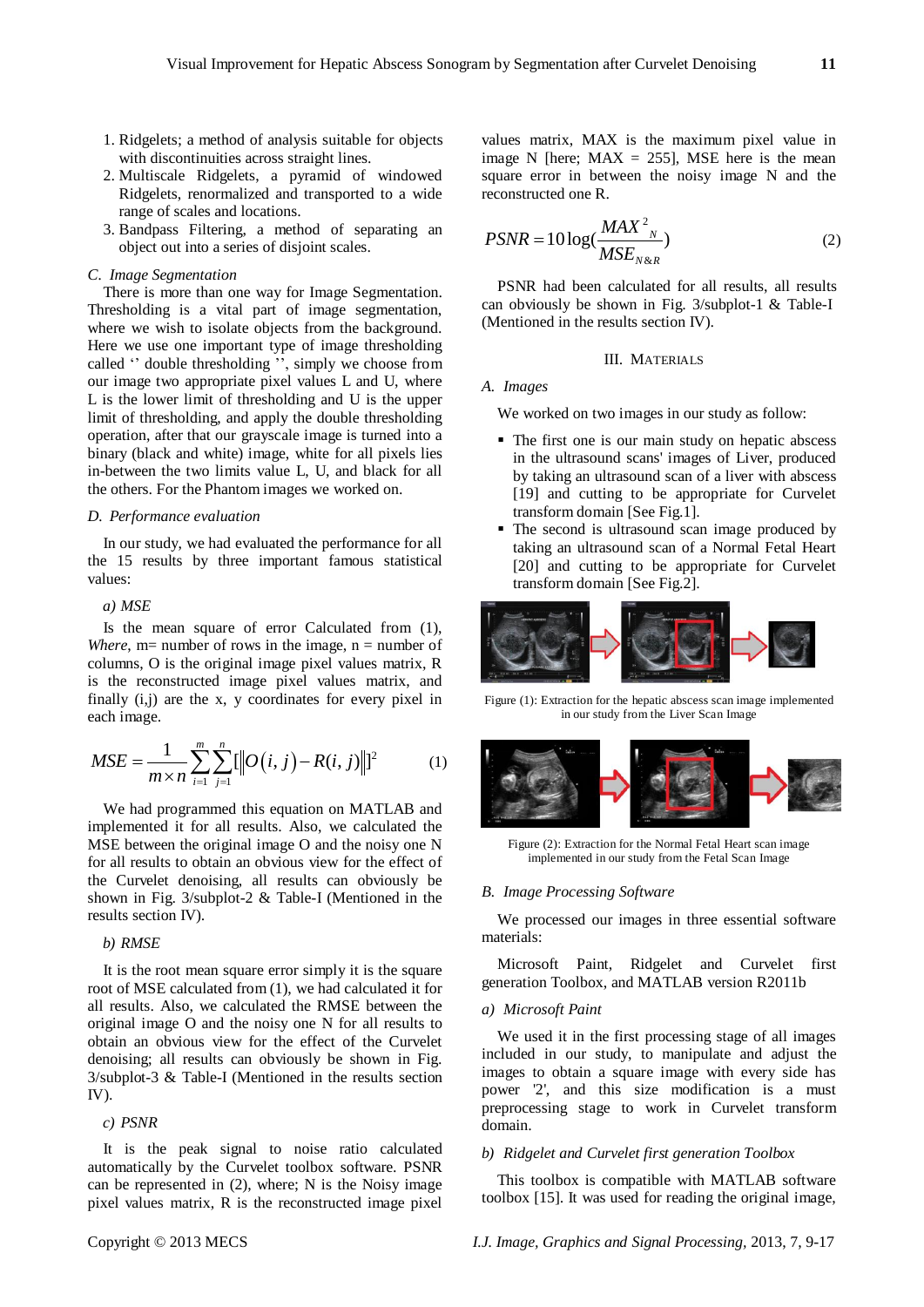adding white Gaussian noise with zero mean, denoising in Curvelet domain.

#### *c) MATLAB version R2011b*

We used *MATLAB* for more jobs as shown below: Running the Ridgelet and Curvelet first generation Toolbox, inside it

Making a program for double thresholding segmentation with flexible choice for the upper and lower limits for thresholding, helping us to obtain the best limits we need. This program give us the power to generalize this method not only for all ultrasound scans, but also for all medical images by selecting a better threshold to put the scope on the region of interest we need to see.

Creating a function program for calculating the MSE according to (1) [-Methods], and to calculate the RMSE.

Plotting the graphical results after processing for the material's images Fig.3, Fig.4 ... Fig.9 [-Results]

#### IV. RESULTS

The results for our study can be divided into two parts, Numerical and Graphical as follow:

## *A. Numerical Results*

All numerical results for all the 15 readings for 15 different values for Snr for the hepatic abscess scan image are all included in Table I, where:

Noisy - Snr: is the noisy image's signal to noise ratio, some papers add noise values dependent on its variance [6] and [8] or its standard deviation like [12] and [13]. Here; in our study, using the Ridgelet and Curvelet first generation Toolbox we are able to choose the SNR signal to noise ratio for the product image after noising, this tool box has inherent program do that.

Result - No.: is the number of result starting from 1 to 15 reading.

 $PSNR - R$ : is the peak signal to noise ratio for the reconstructed image due to (2) –Methods.

MSE – O&R: is the mean square of error in-between the original mage and the reconstructed image due to (1) –Methods.

 $MSE - O&N$ : is the mean square of error in-between the original mage and the noisy image calculated by replacing R by N in  $(1)$  –Methods.

RMSE – O&R: is the root mean square of error inbetween the original mage and the reconstructed image due to  $(1)$ .

RMSE – O&N: is the root mean square of error inbetween the original mage and the noisy calculated by replacing R by N in  $(1)$  –Methods.

Avg.: is the mean for all the 15 Snr values' results for each parameter Snr, PSNR, MSE, RMSE.

The numerical results for the normal fetal heart image are included in Table II.

Table I: All numerical results for the Liver Abscess Sonogram Image

| <b>Noisy</b><br><b>SNR</b> | <b>Results</b><br>No. | <b>PSNR</b><br>R | <b>MSE</b><br>0&R | <b>MSE</b><br>0&N | <b>RMSE</b><br>0&R | <b>RMSE</b><br>0&N |
|----------------------------|-----------------------|------------------|-------------------|-------------------|--------------------|--------------------|
| 5                          | 1                     | 26.70            | 139.04            | 1277.9            | 11.79              | 35.75              |
| 10                         | $\mathbf{2}$          | 28.44            | 93.06             | 404.12            | 9.65               | 20.10              |
| 15                         | 3                     | 30.18            | 62.36             | 127.79            | 7.9                | 11.30              |
| 20                         | 4                     | 32.30            | 38.26             | 40.41             | 6.19               | 6.36               |
| 25                         | 5                     | 34.66            | 22.22             | 12.78             | 4.71               | 3.57               |
| 30                         | 6                     | 37.61            | 11.28             | 4.04              | 3.36               | 2.01               |
| 35                         | 7                     | 40.26            | 6.12              | 1.28              | 2.47               | 1.13               |
| 40                         | 8                     | 42.35            | 3.78              | 0.404             | 1.94               | 0.636              |
| 45                         | 9                     | 43.11            | 3.18              | 0.13              | 1.78               | 0.36               |
| 50                         | 10                    | 43.16            | 3.14              | 0.404             | 1.77               | 0.20               |
| 60                         | 11                    | 43.23            | 3.09              | 0.004             | 1.76               | 0.06               |
| 70                         | 12                    | 43.19            | 3.12              | 0.0004            | 1.77               | 0.02               |
| 80                         | 13                    | 43.20            | 3.11              | 0.00004           | 1.76               | 0.0064             |
| 90                         | 14                    | 43.23            | 3.09              | 0.000004          | 1.76               | 0.002              |
| 100                        | 15                    | 43.23            | 3.09              | 0.0000004         | 1.76               | 0.000636           |
| 45                         | Avg.                  | 38.32            | 26.53             | 124.62            | 4.02               | 5.43               |

Table II: All numerical results for the normal fetal heart ultrasound scan's image used for generalization

| Image                        | <b>Noisy</b> | <b>PSNR</b> | MSE   | <b>MSE</b> | <b>RMSE</b> | <b>RMSE</b> |
|------------------------------|--------------|-------------|-------|------------|-------------|-------------|
|                              | <b>SNR</b>   | R           | 0&R   | O&N        | O&R         | 0&N         |
| Normal<br><b>Fetal Heart</b> | 15           | 28.5        | 91.78 | 281.92     | 9.58        | 16.79       |

## *B. Graphical Results*

Consist of more figures for all the 15 results for hepatic abscess scan image plus the fetal heart image [See Fig.1 and Fig.2 –Materials], but, here we displayed only seven results figures presented from Fig.3 till Fig.9, Where:

Figure (3): Graphical Integrated Results for the whole 15 results for the hepatic abscess scan image

Figure (4) & Figure (5): Represent one result No.1 from the 15 results Where; taken noising  $Snr = 05$ 

Figure (6) & Figure (7): Represent one result No.13 from the 15 results Where; taken noising  $Snr = 80$ 

Figure (8) & Figure (9): Represent the result for the normal fetal heart scan image Where; taken noising Snr  $= 15$ 

CVT: is Curvelet Transform Domain

After: referred to After Appling Curvelet Transform Denoising

Before: referred to Before Appling Curvelet Transform Denoising

L: the lower limit for the double thresholding procedure

U: the upper limit for the double thresholding procedure

RA: referred to Right Atrium of the Heart & LA: referred to Left Atrium of the Heart

RV: referred to Right Ventricular of the Heart & LV: referred to Left Ventricular of the Heart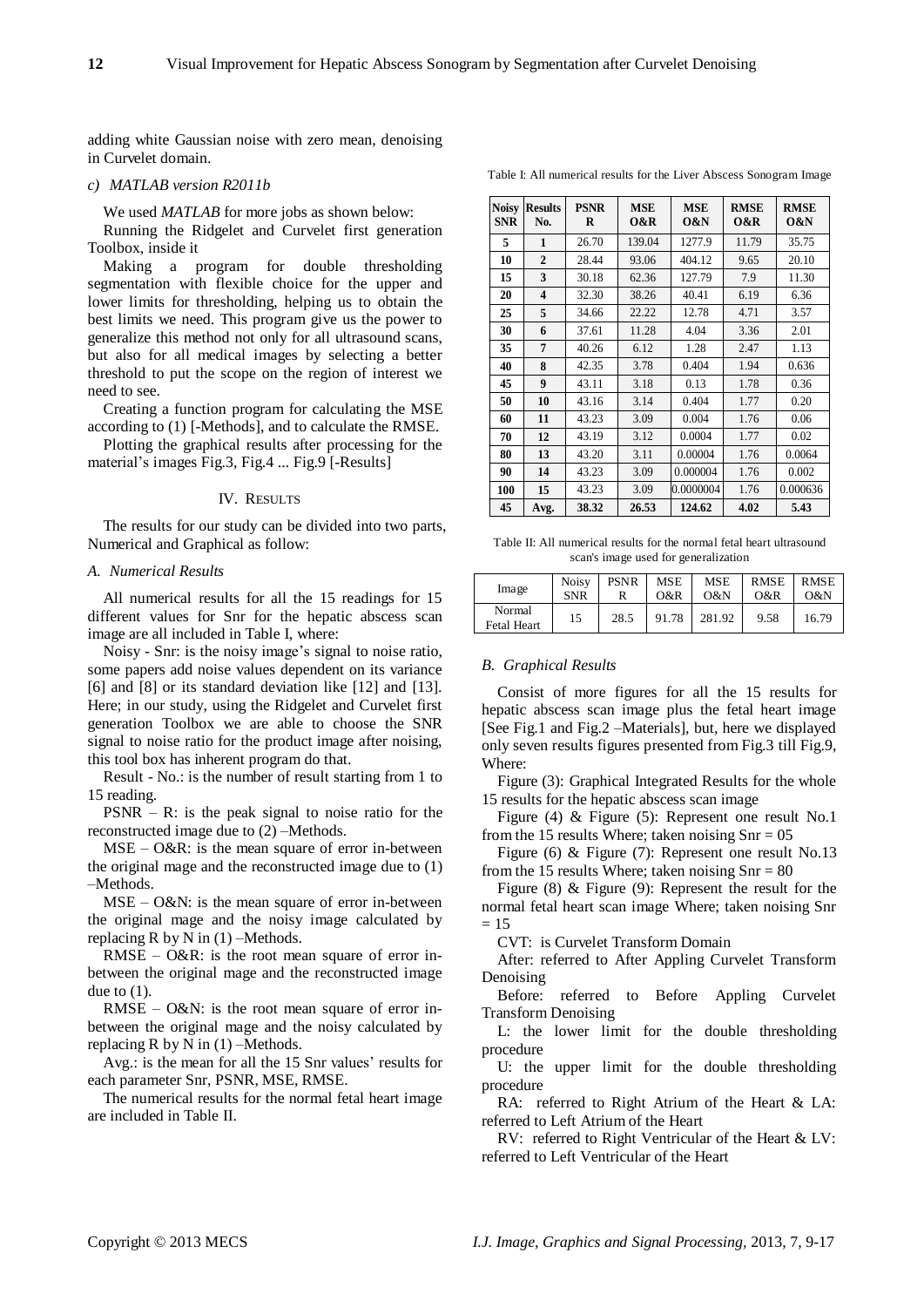

Figure (3): Graphical Integrated Results for the whole 15 results for the Liver Abscess Sonogram Image





Noisy





Reconstructed CVT

Segmented Reconstructed CVT

Figure (4): Graphical Results No.1 from the 15 results for the hepatic abscess scan image – Where;  $Snr = 05$ 







Original



Segmented Reconstructed CVT



Segmented Original

Figure (5): Comparison for Graphical Results No.1 of the hepatic abscess scan image – Where;  $Snr = 05$ 



Noisy





Segmented Noisy



Reconstructed CVT

Segmented Reconstructed CVT

Figure (6): Graphical Results No.13 from the 15 results for the hepatic abscess scan image – Where; Snr = 80





Reconstructed CVT

Segmented Reconstructed CVT





Original

Segmented Original

Figure (7): Comparison for Graphical Results No.13 of the hepatic abscess scan image – Where; Snr = 80

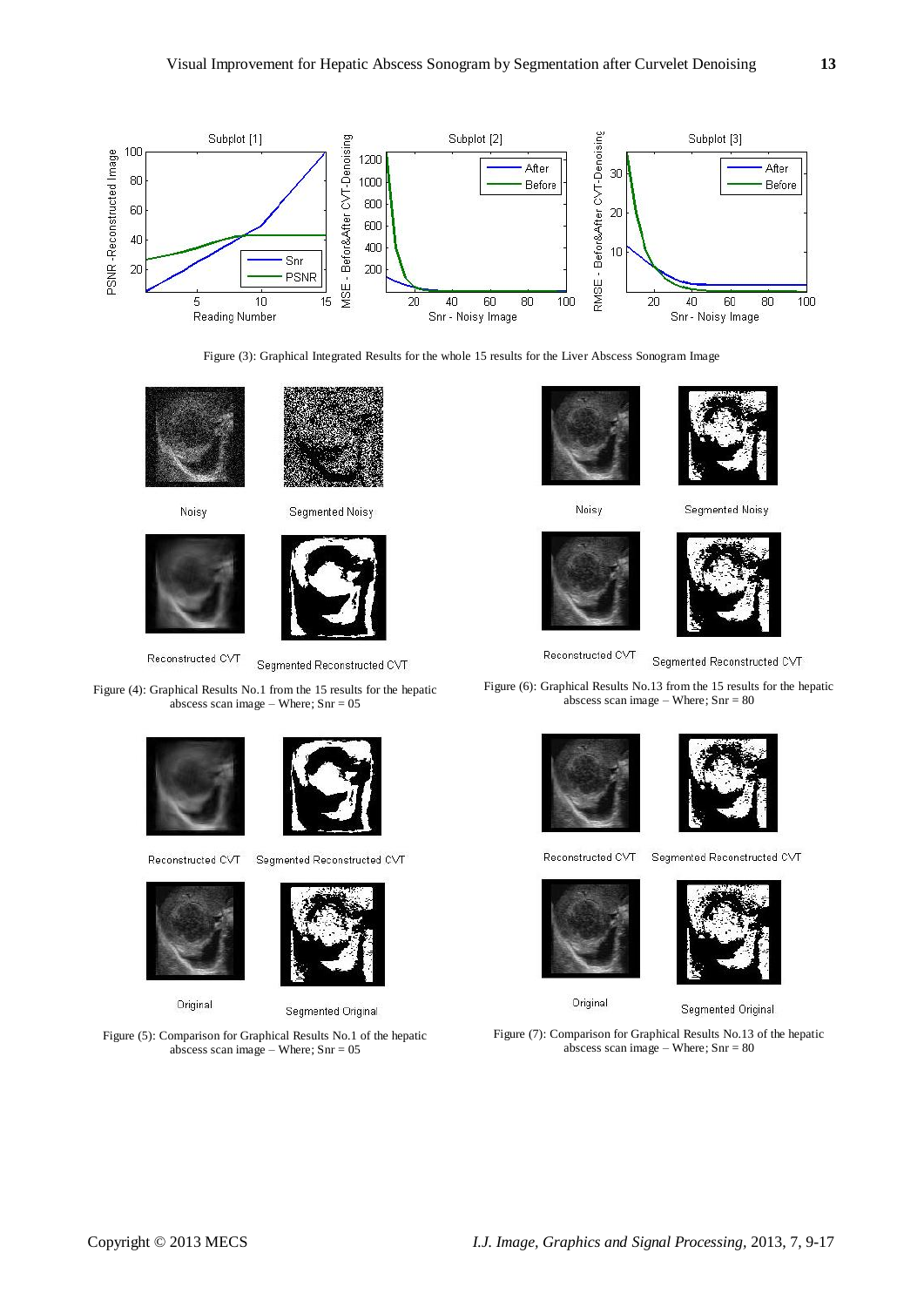

Reconstructed CVT







Figure (9): Comparison for the Graphical Results of the Normal Fetal Heart scan image – Where;  $Sm = 15$ 

# V. DISCUSSION

Firstly, From numerical results for the hepatic abscess ultrasound scan image shown in Table-I, we can obviously see that CVT denoising has enhanced wise effect on the result PSNR for all 15 readings, In the first 8 results the PSNR increased above Snr, however, PSNR decreased down Snr for the rest. This effect can be obviously seen in the graphical results Fig.3/ subplot-1.

This assures that CVT determine the best value for denoising to obtain the best visualized, cleared, and pure image whatever the value for the input Snr added. This way in working for CVT denoising assures the wise of this algorithm although it is Nonadaptive.

Also the wise effect is very obvious on MSE & RMSE starting from results No.5 to the end of the 15 results, it can be seen obviously in Table I and in Fig. 3/subplot-2 and Fig. 3/subplot-3.

Secondly, talking about the graphical results for the hepatic abscess ultrasound scan image shown in [Fig.1 – Materials], we will discuss two points throw the curve at Fig.3/ subplot-1, representing Readings 1 and 13 from Table-I;

# *1. Reading 1 for Snr = 05*

From this point on the curve we can expect that the output image after CVT denoising may include little information, because  $Snr = 05$  is very low ratio, But Denoising in CVT Domain extract the signal from its noise and reach to PSNR = 26.7, we can see this result graphically in Fig.4. To make obvious view for the original ultrasound scan and the reconstructed CVT image; we can see obviously that the result from CVT denoising is more soft and comfort for eyes than the original scan image itself, which take us near and near to the original liver view with abscess.

This assures the power of Double Thresholding Segmentation after CVT denoising to extract the regions of interest from biomedical ultrasound images with highly speckle noise by selecting the appropriate threshold limits.

# *2. Reading 13 for Snr = 80*

From this point on the curve we see that the output image after CVT denoising has  $PSNR = 43.2$  from  $Snr =$ 80 before CVT Denoising, we can see this result graphically in Fig.6 and Fig.7. Here, Snr decreased by 36.8 instead of increasing 21.7 in the previous sample Reading 1.

Recalling from Reading 1 & Reading 13 & the rest readings in Table-I; This increment way for PSNR assures the wise of this algorithm although it is nonadaptive; from that we can deduce that CVT denoised the signal depending on the value of the noise in the image to extract the original features form the signal whatever the value of the noise inside. When we look accurately in Fig.7 we can see that the noise is very low, so CVT don't increase Snr more, moreover CVT decreased till reach  $PSNR = 43.2$ , recalling Fig. 3 we can see through the entire curves to what extent it is a wise algorithm.

For enhanced evaluation and generalization of the effectiveness of our method on ultrasound scans' images as a step towards the better clinical images diagnostic opinions. We can discuss another different example scan shown in Fig.2–Materials, for a normal fetal heart [20]. We applied the same procedure of processing on it, producing the numerical results Table-II, and the two figures; Fig.8 & Fig.9.

From Table-II, we can see to what extent the procedure enhanced SNR from 15 to PSNR = 28.5, ALSO the MSE from 281.92 to 91.78.

From Fig.8, we can see to what extent the procedure enhances the image starting from denoising, clearing, segmenting, better visualize.

Comparing with the original image in Fig.9, we can obviously see that the reconstructed CVT image is more clear and pure than the ultrasound scan itself taking us near to the original fetal heart real image.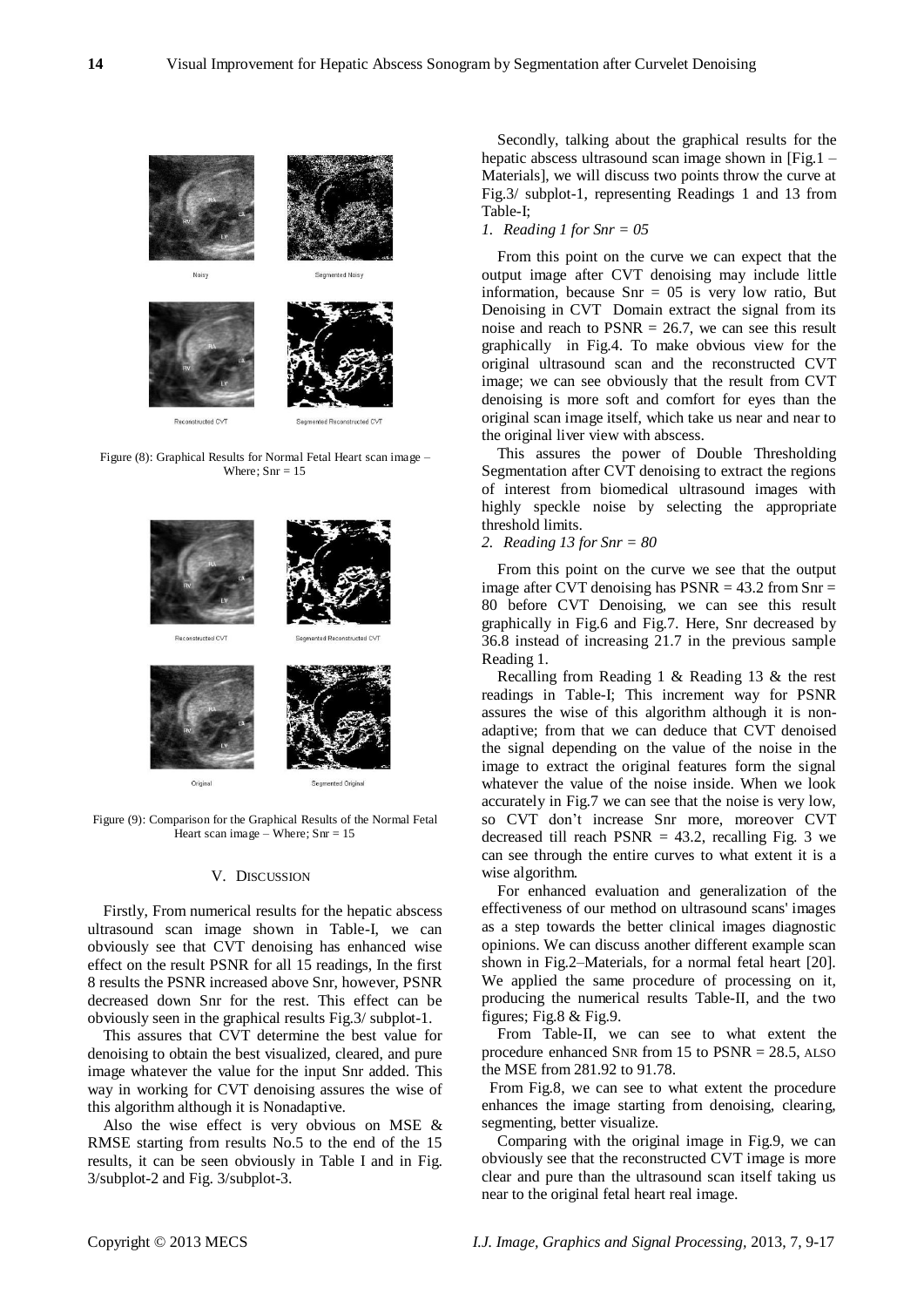This result assures the power of the applied method to extract, detect, and better visualize for objects and edges, thus assuring our work on ultrasound scan images and open the way for a generalization for the applied method to process all biomedical imaging 2D-scans[two dimensions].

## *One more advantage*

One more advantage for the applied algorithm is not only the enhanced visualization achieved, but also we have an enhanced compression algorithm, because we need just one bit for every pixel because our results is a binary logical numbers image 0 for black and 1 for white. It is effectively reduce the memory storage size for the image which consequently decreases computation processing time.

For example for a gray scale image with 255 level every level must be stored in at least 8 bit or one byte, after implementing our algorithm, the information we need included in the binary image with 1 bit for every pixel, so we save 7 bits, from that we can deduce that we don't need to save all not required information and just we need storage device equal 1/8 the traditional size.

Practically, we took two images from the results shown in Fig.7; one segmented and the other not segmented, and stored all in two specific image formats producing four images to compare between the storage sizes for them all. The result is almost equal 1/8 the size after segmentation. Results can be seen in Figure (10).



Figure (10): Image Storage for Hepatic Abscess Ultrasound can Image – Result No.13 – *Where;* Snr = 80

#### VI. CONCLUSION

In our study we proved that double thresholding segmentation after denoising in Curvelet transform domain has enhanced wise effect for hepatic abscess detection in ultrasound scan images, helping physicians

for better diagnosis; as a step towards sonogram free of speckles. Generalization for our study is already possible for not only Ultrasonography, but also for all biomedical images, as an enhanced segmentation way for better visualization, detection, and feature extraction, thus better diagnosis. Moreover, this method could be considered as enhanced compression algorithm; where large reduction in sonar image memory storage area and also processing time.

#### ACKNOWLEDGMENT

This paper exactly plays an important role in my master. Thanks for all people who helped me to perform this paper without any opposite. Thanks to Dr. Eng. Samir Badawy who gave me the chance to publish this paper in IJGSP (I.J. Image, Graphics and Signal Processing).

#### **REFERENCES**

- [1] Hill, C. R., Bamber, J. C., and ter Haar, G. R., "Physical principles of medical ultrasonics,  $2<sup>nd</sup>$ edition", Ch.8: (Ultrasonic Images and the Eye of the Observer), 2004, [John Wiley, Chichester, UK]
- [2] Clinical Key Elsevier, Liver Abscess, website: https://www.clinicalkey.com/topics/gastroenterolog y/liver- abscess.html
- [3] Wikipedia, Amoebic liver abscess, website: [http://en.wikipedia.org/wiki/Amoebic\\_liver\\_absces](http://en.wikipedia.org/wiki/Amoebic_liver_abscess) [s](http://en.wikipedia.org/wiki/Amoebic_liver_abscess)
- [4] Mohamed Tarek GadAllah & Samir Badawy, "Aorta's abnormalities detection by Ultrasonography scan Denoising in Curvelet Transform Domain", Accepted, Refereed, and Presented in Al-Azhar Engineering Twelfth International Conference, Cairo, Egypt, Dec. 25-27, 2012. Published in Journal of Al-Azhar University Engineering Sector, JAUES, Vol. (7), No. (3), pp. 395 – 403, E38, Dec. 2012. EJAUES website: <https://sites.google.com/site/ejaues>
- [5] Mohamed Tarek GadAllah & Samir Badawy, ―Diagnosis of Fetal Heart Congenital Anomalies by Ultrasound Echocardiography Image Segmentation after Denoising in Curvelet Transform Domain". Refereed, Accepted, and Presented in The 2012 World Congress on Electronics and Electrical Engineering [WCEEENG'12], Cairo, Egypt, Dec. 23 - 27, 2012, Published in the Online Journal on Electronics and Electrical Engineering (OJEEE), ISSN (2090-0279), Vol. (5), No. (2), pp. 554 - 560, Reference No. : W13-E-0023, April 2013. Online Paper Location:

<http://infomesr.org/attachments/W13-E-0023.pdf>

[6] F. Yousefi Rizi, S. K. Setarehdan, "Noise Reduction in Intravascular Ultrasound Images Using Curvelet Transform and Adaptive Complex Diffusion Filter: a Comparative Study", 20th Iranian Conference on Electrical Engineering, (ICEE2012), Tehran, Iran, May 15-17, 2012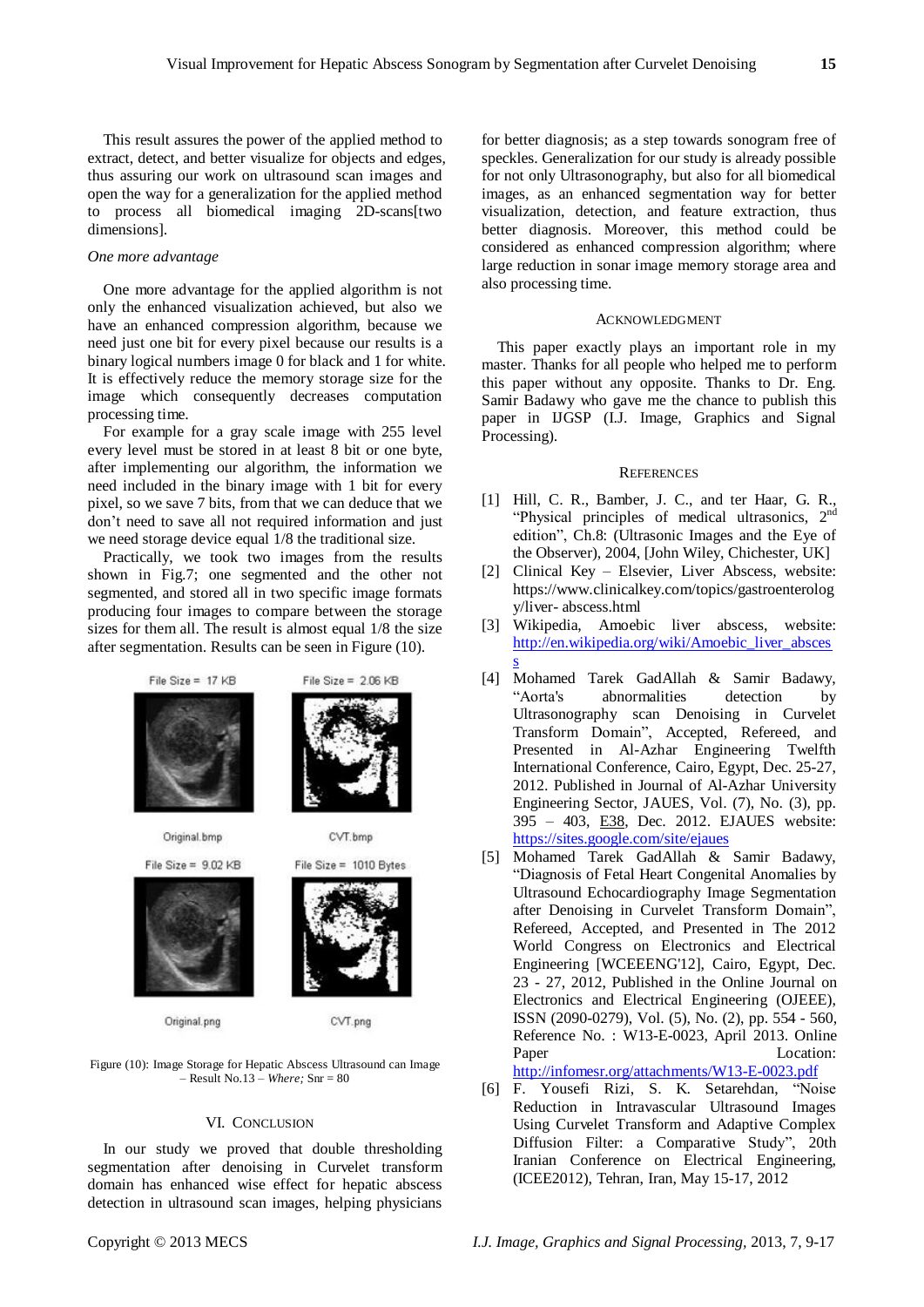- [7] Hassen LAZRAG, Med Ali HAMDI, and Med Saber NACEUR, "Despeckling of Intravascular Ultrasound Images using Curvelet Transform", SETIT 2012 Sciences of Electronics, Technologies of Information and Telecommunication, March 2012.
- [8] F. Yousefi Rizi, H. Ahmadi Noubari, and S. K. Setarehdan, "Wavelet-Based Ultrasound Image Denoising: Performance Analysis and Comparison", 33rd Annual International Conference of the IEEE EMBS. Boston, Massachusetts USA, August 30 - September 3, 2011.
- [9] Aliaa A. A. Youssif, A. A. Darwish, and A. M. M. Madbouly, "Adaptive Algorithm for Image Denoising Based on Curvelet Threshold", IJCSNS International Journal of Computer Science and Network Security, VOL.10 No.1, January 2010.
- [10] Anil A Patil and Jyoti Singhai, "Image denoising using curvelet transform: an approach for edge preservation‖, Journal of Scientific & Industrial Research, Vol. 69, pp. 34-38, January 2010.
- [11] H. Rabbani, Student Member, IEEE, M. Vafadust, and S. Gazor, Senior Member, IEEE, "Image Denoising in Curvelet Transform Domain Using Gaussian Mixture Model with Local Parameters for Distribution of Noise Free Coefficients", Proceedings of the 4th IEEE-EMBS International Summer School and Symposium on Medical Devices and Biosensors St Catharine's College, Cambridge, UK, Aug. 19-22, 2007.
- [12] Nguyen Thanh Binh and Nguyen Chi Thanh, ― OBJECT DETECTION OF SPECKLE IMAGE BASE ON CURVELET TRANSFORM", ARPN Journal of Engineering and Applied Sciences, ISSN 1819-6608, VOL. 2, NO. 3, JUNE 2007.
- [13] Jean-Luc Starck, Emmanuel J. Candès, and David L. Donoho, "The Curvelet Transform for Image Denoising", IEEE TRANSACTIONS ON IMAGE PROCESSING, VOL. 11, NO. 6, JUNE 2002.
- [14] Alasdair McAndrew, "An Introduction to Digital Image Processing with Matlab Notes for SCM2511 Image Processing 1", School of Computer Science and Mathematics Victoria University of Technology, Semester 1, 2004.
- [15] **SANDEEP PALAKKAL**, "Ridgelet and Curvelet first generation Toolbox", [http://www.mathworks.com/matlabcentral/fileexch](http://www.mathworks.com/matlabcentral/fileexchange/31559-ridgelet-and-curvelet-first-generation-toolbox) [ange/31559-ridgelet-and-curvelet-first-generation](http://www.mathworks.com/matlabcentral/fileexchange/31559-ridgelet-and-curvelet-first-generation-toolbox)[toolbox](http://www.mathworks.com/matlabcentral/fileexchange/31559-ridgelet-and-curvelet-first-generation-toolbox) 25 May 2011 (Updated 21 Mar 2012).
- [16] Emmanuel J. Candues and David L. Donoho, ―Curvelets - A Surprisingly Effective Nonadaptive Representation For Objects with Edges", Saint-Malo Proceedings, Vanderbilt University Press, Nashville, TN, 1999.
- [17] David L. Donoho & Mark R. Duncan, "Digital Curvelet Transform: Strategy, Implementation and Experiments", Department of Statistics Stanford University, November, 1999.
- [18] Mohamed Elhabiby, Ahmed Elsharkawy, and Naser El-Sheimy, "Second Generation Curvelet

Transforms Vs Wavelet transforms and Canny Edge Detector for Edge Detection from WorldView-2 data", International Journal of Computer Science & Engineering Survey (IJCSES) Vol.3, No.4, August 2012

- [19] Ultrasound image gallery, A free gallery of highresolution, ultrasound, color Doppler and 3D images, Liver, "Hepatic abscess or abscess of<br>Liver (Amebic liver abscess)", website: Liver (Amebic liver abscess)", website: <http://www.ultrasound-images.com/liver.htm>
- [20] Ultrasound image gallery, A free gallery of highresolution, ultrasound, color Doppler and 3D images, Fetal-heart, "Normal four chamber view of the fetal heart", website: [http://www.ultrasound](http://www.ultrasound-images.com/fetal-heart.htm)[images.com/fetal-heart.htm](http://www.ultrasound-images.com/fetal-heart.htm)



**Mohammed Tarek GadAllah** was born in Shebeen El-Koom, Menofia Governorate, Egypt on December-29<sup>th</sup> 1986. He is now a post-graduate master-student at Industrial Electronics and Control Engineering Department, Faculty of Electronic Engineering, Menofia University - Menofia, Egypt.

Mohammed was awarded the Degree of Bachelor of Electronic Engineering in July  $19<sup>th</sup>$ , 2008 from Industrial Electronics and Control Engineering Department, Faculty of Electronic Engineering, Menofia University - Menofia, Egypt.

Mohammed had started learning electronic circuits designing and fabrication under supervision of Dr. Eng. Belal Abozalam at the faculty of electronic engineering, Menofia University, Egypt. He has more than one achievement in designing and fabricating electronic circuits under supervision of Dr. Eng. Samir Badawy.

Mohammed, as well as this paper, has Two Published papers [4], [5] accepted & presented in two different conferences.

His previous and current researches interests include: Ultrasound Tissue Characterization, Biomedical Image Processing, and Image Processing.



**Mohammed Mabrouk Sharaf** received Ph.D. degree in control engineering in1981 from dept. of electrical eng. and electronics, Liverpool Univ., UK.

Lecturer 1981, Associate professor, 1986, and Professor, 1990, in dept. of industrial electronics and control

engineering, Faculty of Electronic Engineering - Menofia Univ. Egypt.

Oct.1983-Aug.1984 he was a post doctoral research fellow in the dept. of electrical and electronics eng., Univ. of Auckland, Auckland, New Zealand for processing and modeling of brain data.